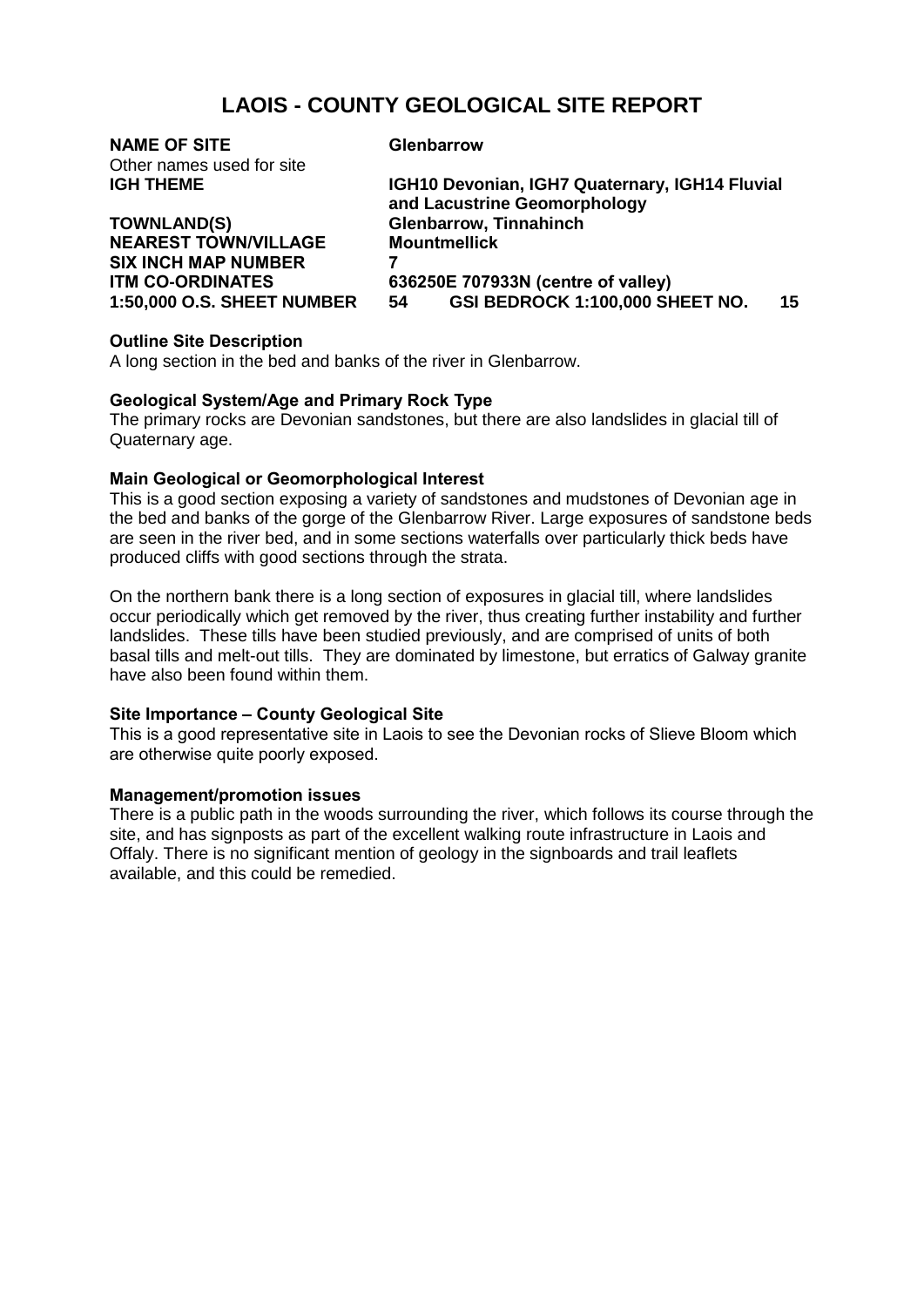

The waterfall in Glenbarrow, with mudstones exposed in the cliff beneath the thick sandstone bed which has caused the waterfall and plunge pool.





Cross bedding and channels are visible. Large expanses of bedding planes are seen.



Glacial till with landslips on north bank. Some signage at the car park.